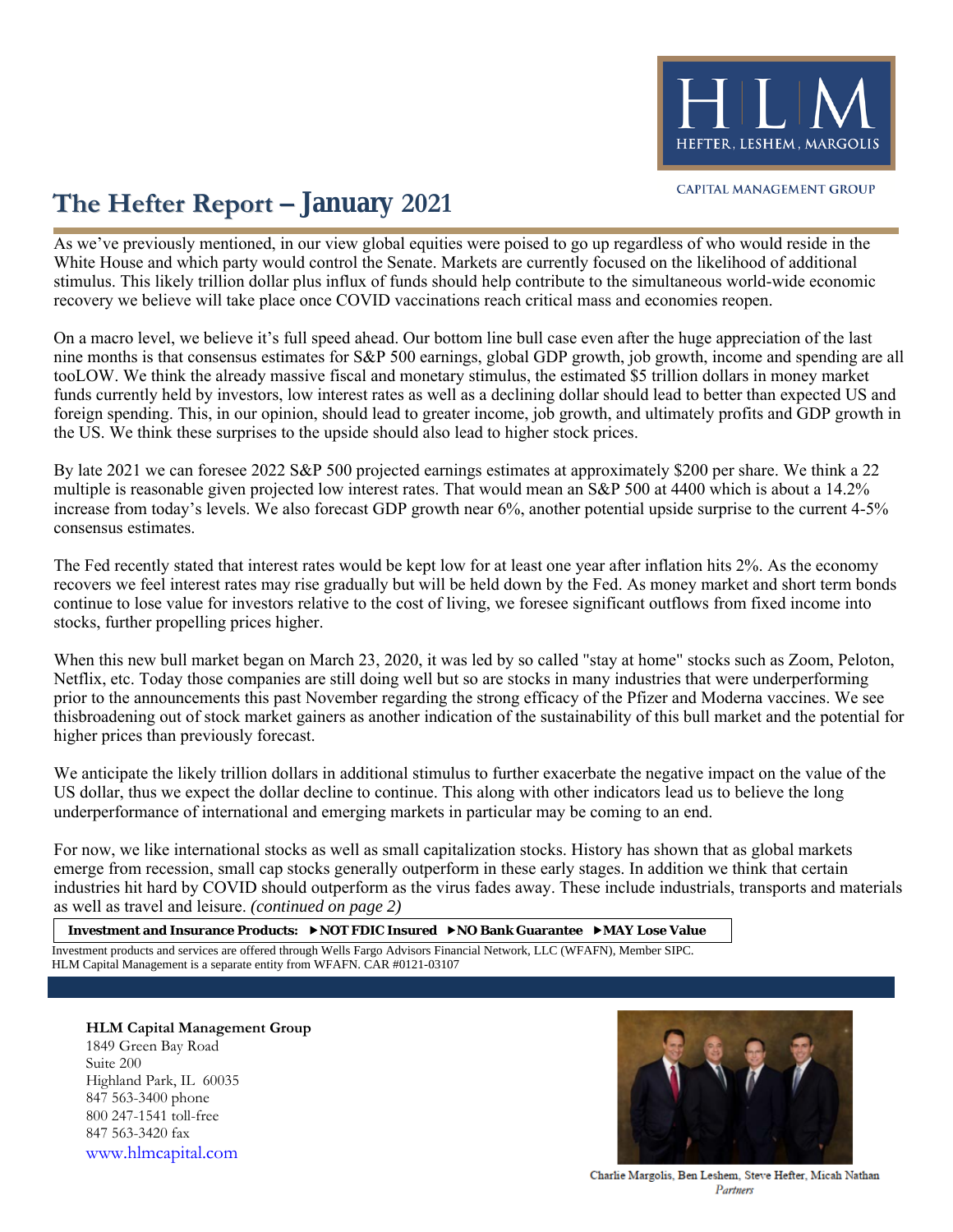

# **The Hefter Report** – January 2021 **Page 2** CAPITAL MANAGEMENT GROUP

Furthermore the blue wave of Democrat control in Congress and the White House should help companies on the forefront of clean energy and infrastructure. We also continue to like the innovative technologies of the future including 5G, artificial intelligence, genomic cell replacement therapy, cyber security, e-sports and others.

In addition to focusing on the areas mentioned above, we are lightening positions in fixed income. Although we don't foresee an immediate surge in rates, we are confident that the period of declining rates is ending as economies recover. Consequently, we are becoming more focused on floating rate income as an alternative.

While we remain optimistic for 2021 and beyond, we are well aware of possible corrections along the way. It is very difficult to time these so we expect to stay invested as long as the fundamentals remain intact. The main concerns that could affect our positive outlook include an unforeseen geopolitical event, natural disaster, health of the President and Vice President, and other black swan factors we cannot predict. As always, we will closely monitor interest rate spreads, earnings and multiples, Congressional legislation, currency fluctuations, and other indicators, making adjustments in portfolios as needed. Equity markets are at or near all time highs yet we are not selling just because of the rapid rise in stock prices. We remain focused on the fundamentals and believe we are still early in what we think could be a second coming of the "roaring twenties".

**Investment and Insurance Products: NOT FDIC Insured NO Bank Guarantee MAY Lose Value**

Investment products and services are offered through Wells Fargo Advisors Financial Network, LLC (WFAFN), Member SIPC. HLM Capital Management is a separate entity from WFAFN. CAR #0121-03107

#### **HLM Capital Management Group** 1849 Green Bay Road

Suite 200 Highland Park, IL 60035 847 563-3400 phone 800 247-1541 toll-free 847 563-3420 fax [www.hlmcapital.com](http://www.hlmcapital.com/)



Charlie Margolis, Ben Leshem, Steve Hefter, Micah Nathan Partners